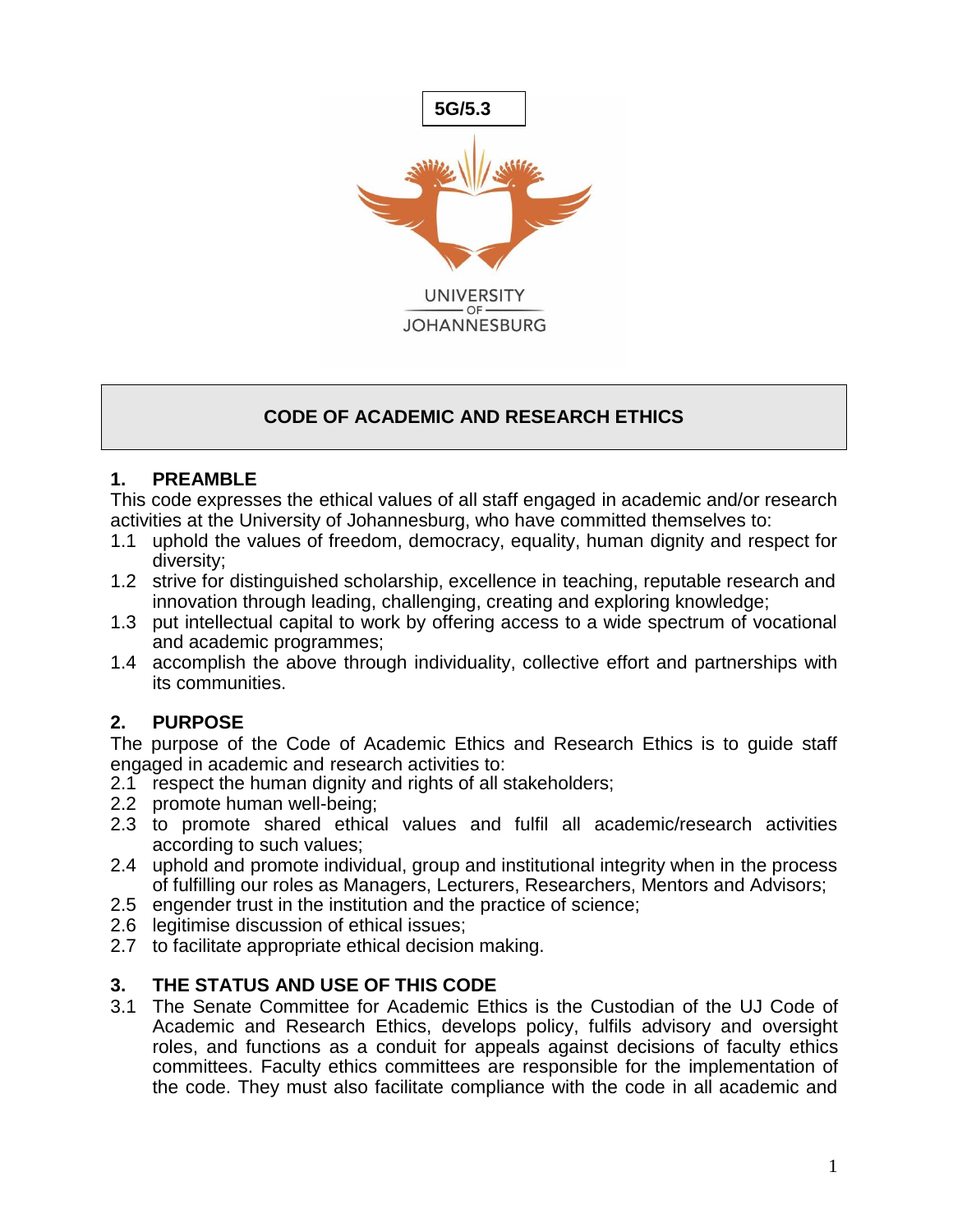research activities and they are accountable to the relevant Faculty Board for the way they perform their duties.

- 3.2 This code provides guidelines to faculty committees of academic/research ethics for the identification, evaluation and handling of ethical issues.
- 3.3 When academic employees assume their duties they are familiarised with, and endorse this code.
- 3.4 The guidelines and provisions of the UJ Code embody a continuous commitment to quality care. The UJ Code must therefore be interpreted within the context of the policy and guidelines for quality care as laid down by the relevant Senate Committees and the relevant faculty academic-related committees.
- 3.5 This code can be augmented from time to time to deal with other aspects of academic/research duties.
- 3.6 Any matter not covered in this code must be dealt with through new interpretations and applications of the scope and spirit of the existing values and principles of the code.
- 3.7 All faculty policies and supplementary codes must be aligned with the contents of this code.

## **4. VALUES**

#### 4.1 **Constitutional Values**

This code of ethics:

- 4.1.1 is embedded within the core values of our constitutional democracy, as reflected in the Bill of Rights; and
- 4.1.2 reflects both the spirit and the letter of the law of the country.

### **4.2 Human Rights and Academic Work**

We have a responsibility to familiarise ourselves and comply with those human rights that have direct bearing on our academic work. Examples of such rights are (refer to Constitution of 1996) the right to:

- 4.2.1 equality and non-discrimination (section 9);
- 4.2.2 human dignity (section 10);<br>4.2.3 life (section 11):
- life (section 11);
- 4.2.4 freedom and security of the person (section 12);
- 4.2.5 privacy (section 14);<br>4.2.6 freedom of religion. b
- 4.2.6 freedom of religion, belief and opinion (section 15);<br>4.2.7 freedom of expression (section 16);
- freedom of expression (section 16);
- 4.2.8 access information (section 32);
- 4.2.9 just administrative action (section 33).

## **4.3 Fundamental Values of Academic Activity**

We undertake our work according to the following fundamental values:

- 4.3.1 the pursuit of truth through free inquiry and open dialogue;
- 4.3.2 the optimum development of human potential by means of our intellectual expertise;
- 4.3.3 a commitment to excellence in everything we do;
- 4.3.4 just and fair treatment of human beings, other living beings, the environment, and human remains.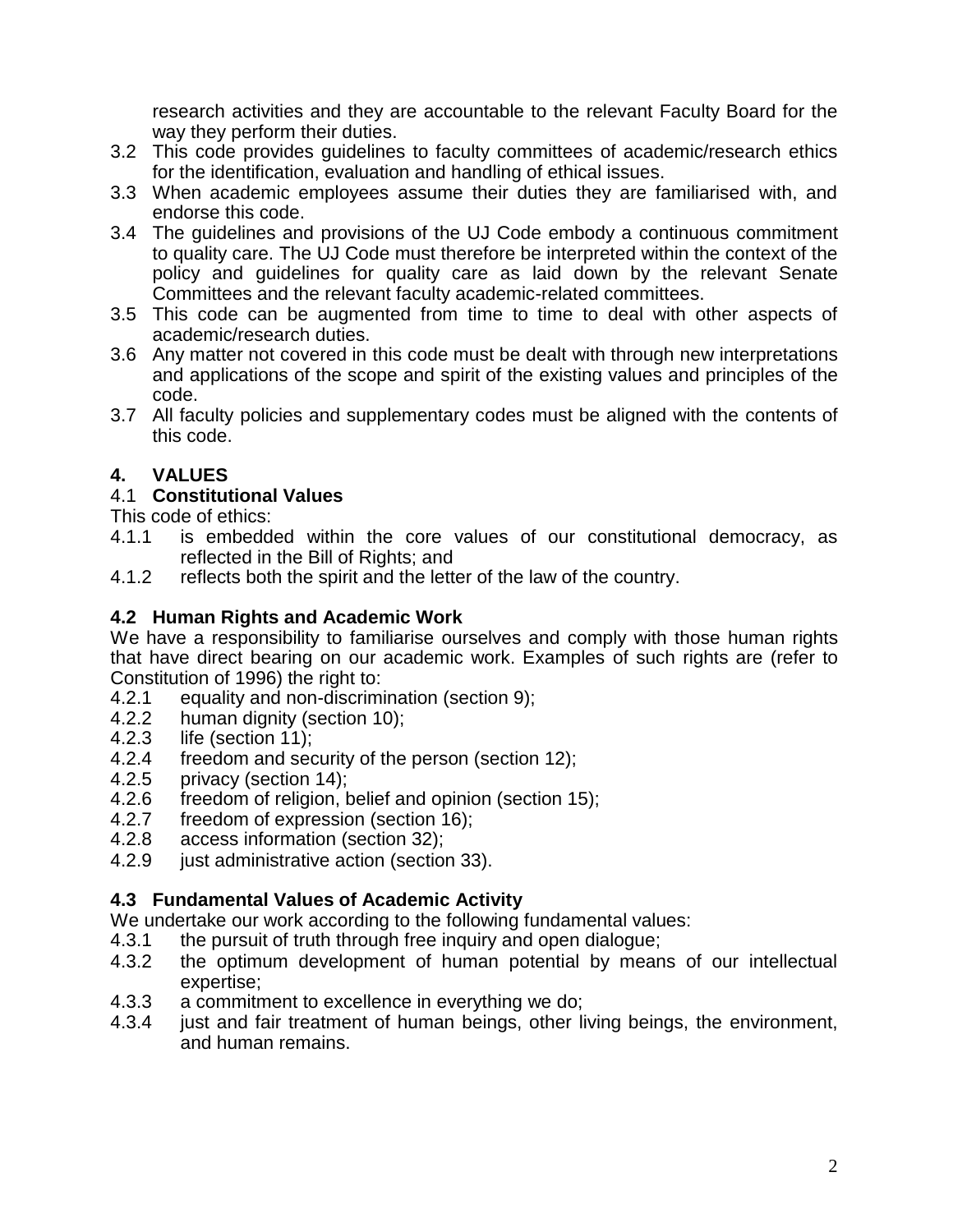## **5. RESPONSIBLITIES**

## 5.1 **Accurate Information**

We are transparent in the provision of accurate and sufficiently detailed information to students, academic peers, administrative and managerial colleagues, and other stakeholders whose work depends on such information, in accordance with generally accepted academic and scientific practice, and the South African Freedom of Access to Information Act.

## 5.2 **Competence and Expertise**

As many people depend on our competence and expertise in

- $\circ$  designing and teaching courses;
- ogenerating, executing and presenting research; and
- o making expertise available to stakeholders,

we optimally develop and employ our competence and expertise.

#### 5.3 **Development of Human Potential**

We accept responsibility to develop the human potential of students and colleagues through, among other things:

- 5.3.1 providing state of the art course contents;
- 5.3.2 using the best available and most appropriate teaching methods;
- 5.3.3 developing and sharing quality research;
- 5.3.4 complying with generally accepted ethical standards to enhance people's wellbeing and to avoid harmful conduct.

## **5.4 Giving Credit**

We are just and fair in giving others appropriate credit for their contributions, performance and achievements, whether in:

- 5.4.1 evaluating students' work;
- 5.4.2 peer reviewing colleagues' work;
- 5.4.3 awarding promotion, funding and prizes;
- 5.4.4 deciding authorship;
- 5.4.5 appraising character or performance.

## **5.5 Power**

We are aware of the power involved in research, teaching, mentoring and managerial relationships and activities, and undertake to use power generated, inter alia by expertise, experience, excellence, academic rank, and managerial level, in accordance with the rights of other people involved.

## **5.6 Well-being**

We accept responsibility, in conjunction with relevant others, for our personal well-being so that we can provide quality service in our various roles through optimum selfefficacy.

## **6. SUPPORTING CODES**

All academics need to take into account other codes of ethics that might be relevant to their work, i.e. international codes of ethics negotiated by regional or global organisations and codes of ethics accepted by national and international academic organisations.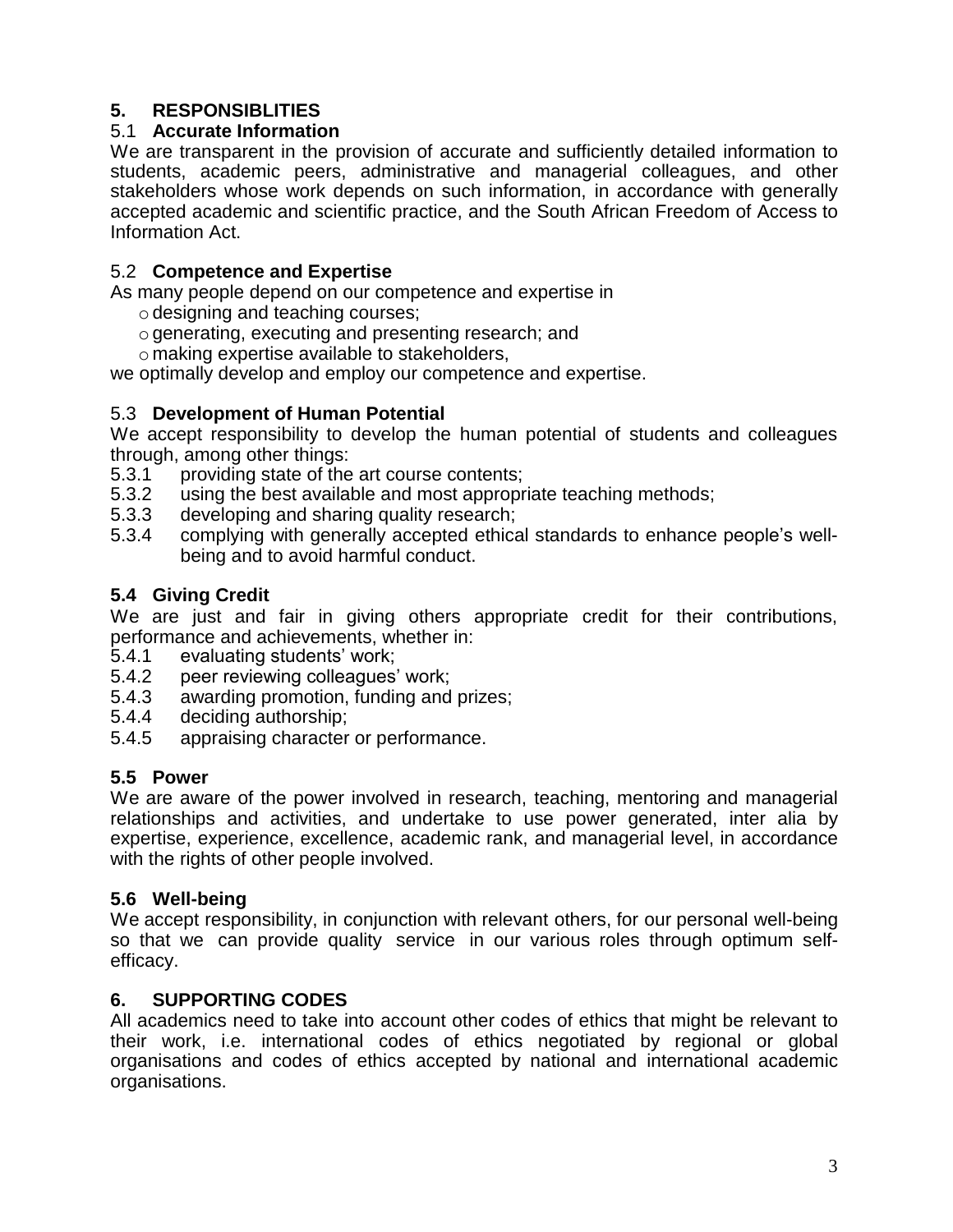## **7. APPROVAL OF RESEARCH PROPOSALS**

- 7.1 The design and methodology of research undertaken by a member of staff or student, that makes use of research and subjects like people, human remains, other living beings and the environment, must be submitted to a faculty committee for Academic Ethics for evaluation and approval, especially if legislation, professional councils or institutions affected by the research require it.
- 7.2 In the submissions of Master's and doctoral students to faculty boards and the submission of research topics to Supervisors, students must affirm in writing that the foreseeable ethical implications of the proposed research will be considered and thoroughly taken into account.
- 7.3 When students hand in research essays, mini-dissertations, dissertations and theses they must declare that their research has complied with the UJ Code, and where applicable, the code of their faculty.

## **8. THE PRACTICE OF SCIENCE**

Researchers aspire to the highest degree of integrity in their research through:

- 8.1 complying with the highest standards of scientific research;
- 8.2 acknowledging and carefully indicating the limitations of their methods and findings;
- 8.3 making no misrepresentation in the dissemination of research information and findings;
- 8.4 not fabricating data or information;
- 8.5 designating authorship of consulted research sources clearly, accurately and justly and assigning authorship of research publications accurately and justly;
- 8.6 committing no form of plagiarism; and
- 8.7 practising or promoting no form of constitutionally recognised unfair discrimination in research.

## **9. RELATIONSHIPS WITH THE COMMUNITY**

- 9.1 Data or information must be gathered and recorded in such a way that it can be made available at any time (after completion of the project) to other interested parties without violating anonymity or undermining confidentiality.
- 9.2 In exercising their rights to academic freedom and freedom of scientific research, researchers are accountable to the community for the way in which they exercise those rights.
- 9.3 Researchers will judiciously consider potentially destructive consequences of their research activities, outcomes or outputs on the human or natural environments and will avoid such research projects, or assiduously reduce the risk of such consequences through their research activities.
- 9.4Researchers will promote the open flow and exchange of science and scholarship in and through their research activities, save where commercially confidential research projects require a temporary restriction of the flow of sensitive information until legal protection has been secured with the assistance of the University's Intellectual Property office.

## **10. RELATIONSHIPS WITH SPONSORS**

10.1 The methods, contents and results of research that has been funded (fully or partially) by external funders, must be fully disclosed. Full particulars of the person or institution from outside the University who funded the research must be provided in the published results of the research.